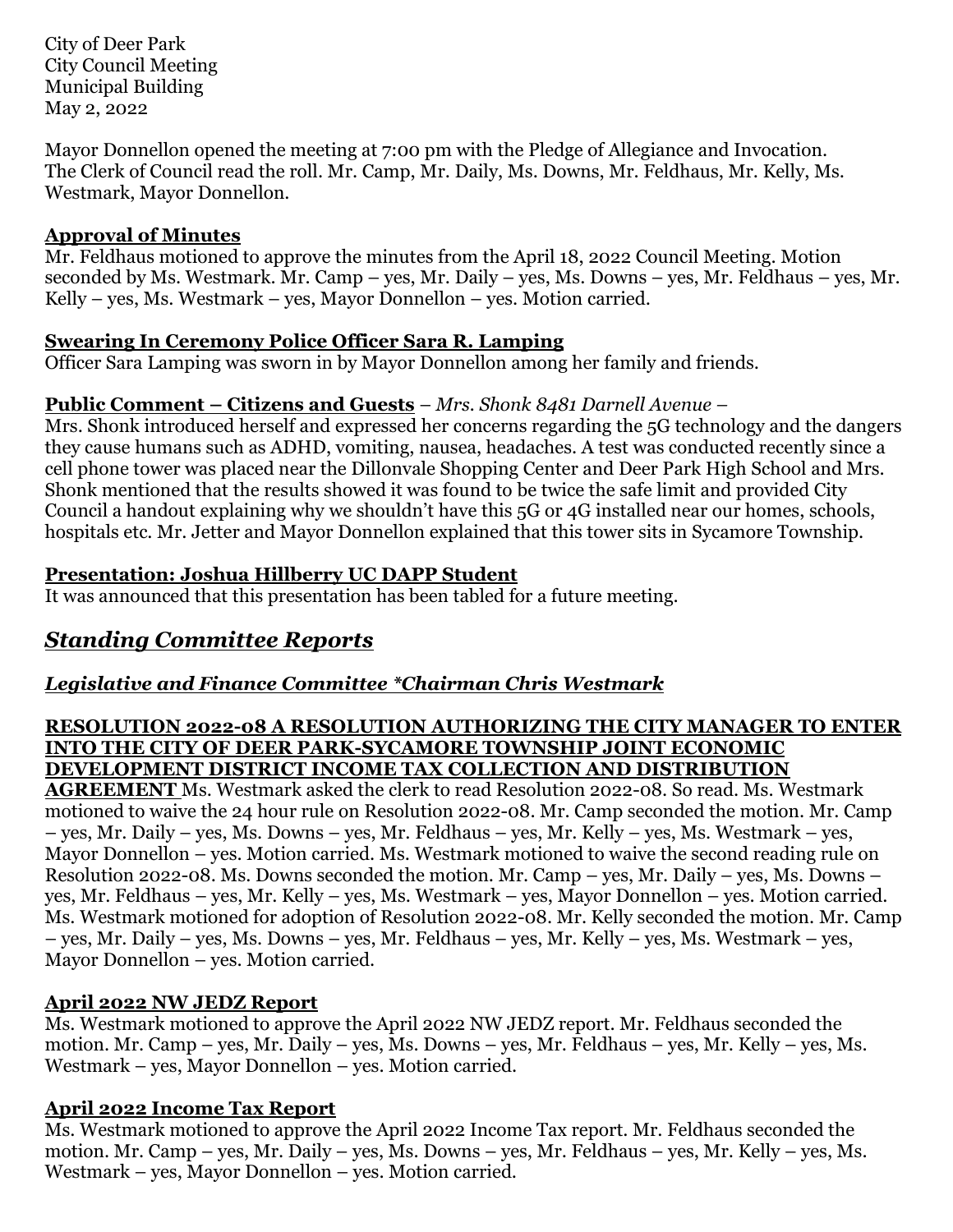### *Safety Committee \*Chairman Tom Camp*

Mr. Camp announced that the April 2022 Police and Fire reports will be presented at the next City Council meeting.

# *Public Works Committee \*Chairman Kathy Downs*

Ms. Downs announced that the Native American Network planted a tree in the park for Earth Day.

# *Park Board Committee \*Chairman Mark Feldhaus*

Mr. Feldhaus announced there was a great turnout at the armchair races on April 23. The Party in the Park series kicks off with The Remains on May 21 from 7:00 pm – 10:30 pm.

## **Correspondence (Clerk of Council) & Miscellaneous** – None

### **Old Business**

### **Charter Discussion**

Ms. Westmark showed a presentation regarding what needs to change within the charter and started off that there are two things in question: 1. Change from 7 to 6 Electors 2. Mayor Vote. If we move to 6 Electors does continuing with 5 out of 6 to pass an emergency make sense?

We have 4 items agreed to add to the ballot so far: 1. Paragraph missing, wording change – (Article V, Section 5 page 4) 2. Change back Solicitor to being proposed by Mayor and approved by council – (Article VII, Section 1 page 7) 3. Change language regarding Park Board membership to "2 Non-Electors" (Article XI, page 11 Draft, 12 Approved) 4. Mayor Veto – is taken out of Powers of Mayor section, but referenced in Article V, Section 5.

Ms. Westmark gave a handout to all City Council members which includes examples from other cities nearby and how the ballot should look. Ms. Westmark strongly advised that we need to think about future councils so that this charter will work for a long time to come. Mr. Pacheco

Mr. Camp asked Mr. Pacheco how other cities have theirs set up. Mr. Pacheco went over the differences in Blue Ash, and Silverton City Councils. Mr. Feldhaus asked if we will need to get another council member to replace the Mayor if we remove him as a council member? Mr. Pacheco advised on those different options as well. Mr. Pacheco noted that we have until 75 days before November 2, 2022 to have this ready for the ballot. Discussion ensued and it was announced that we will discuss again at a future meeting in June.

## **New Business** – None

# **Reports from Other City Officials**

**Solicitor –** None

**City Manager** – Mr. Jetter announced that we are out to bid on a street project. We are looking at grants for small city program. We are trying to get the budget to council by June 6.

**Mayor –**Mayor Donnellon thanked everyone for cleaning up the park on April 23 and announced that we need volunteers for the Party in the Park events coming very soon.

## **Schedule**

May 3, 2022 Election Day Primary Polls open from 6:30 am – 7:30 pm May 16, 2022 Council Meeting 7:00 pm June 6, 2022 Council Meeting 7:00 pm June 7, 2022 NE JEDZ Meeting 4:15 pm – Sycamore Township Community Building June 20, 2022 Council Meeting 7:00 pm